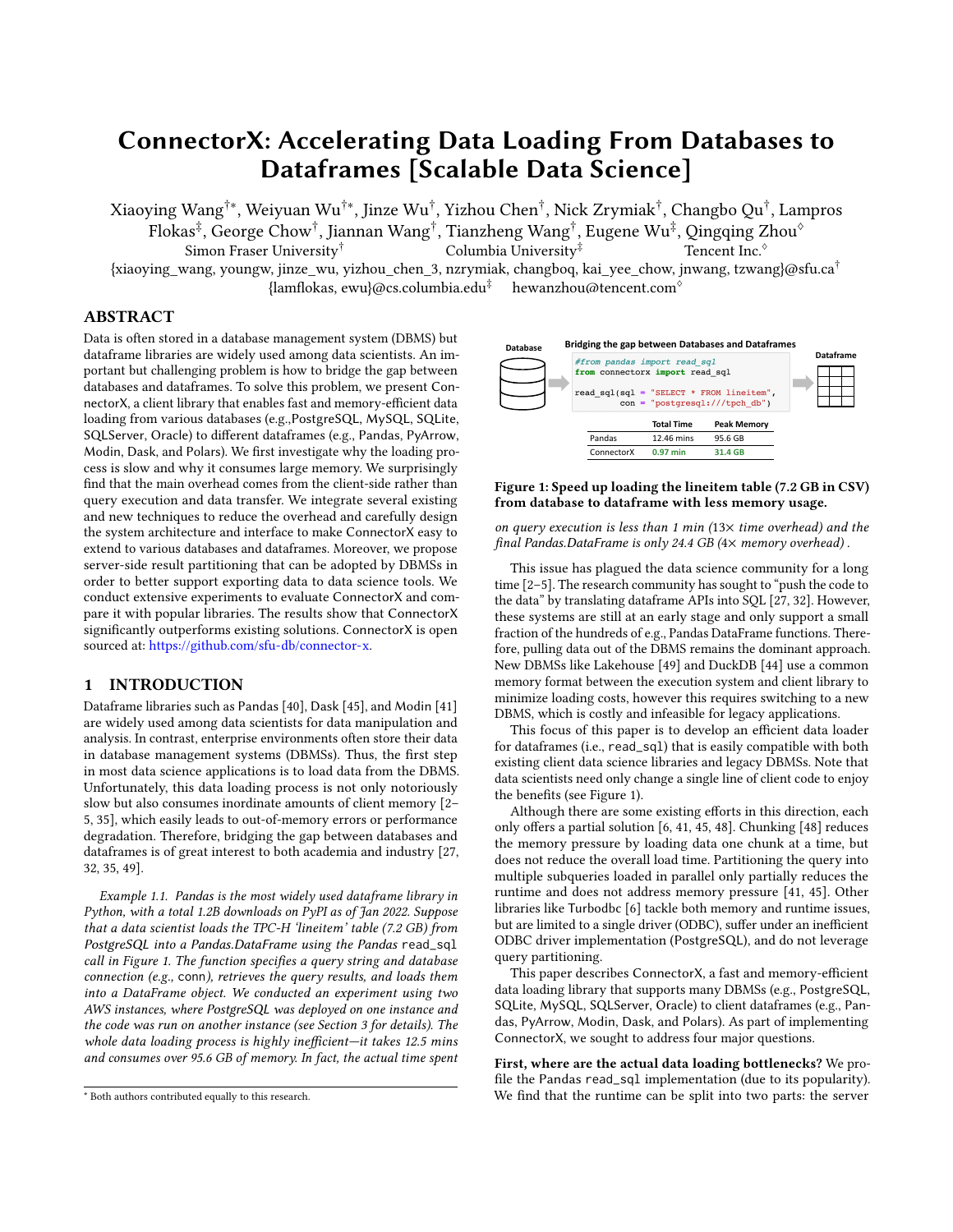side runtime includes query execution, serialization, and network transfer, and the client side includes deserialization and conversion into a dataframe. We were surprised to find that >85% of time is spent in the client, and that the conversion materializes all intermediate transformation results in memory. These findings suggest that client-side optimizations are sufficient to dramatically reduce data loading costs.

Second, how do we both reduce the runtime and memory, while also making the system extensible to new DBMSs? To do so, we design a succinct domain-specific language (DSL) for mapping DBMS result representations into dataframes—this reduces the lines of code by 1-2 orders of magnitude as compared to not using our DSL. Under the covers, ConnectorX compiles the DSL to execute over a streaming workflow system that efficiently translates bytes recieved from the network into objects in memory. The workflow executes in a pipelined fashion, and combines parallel execution, string allocation optimizations, and an efficient data representation.

Third, are current query partitioning techniques as good as they can get? Parallelization via query partitioning is the dominant way to reduce query execution (and potentially parallel loading) runtimes. Existing techniques partition the query on the client [\[41,](#page-8-2) [45\]](#page-8-1)—for instance "SELECT \* FROM lineitem" may be split into SELECT \* FROM lineitem WHERE l\_orderkey < 1,500,000 and SELECT  $*$  FROM lineitem WHERE l\_orderkey  $\geq 1,500,000$ . The approach is popular since it is purely client-side, and ConnectorX adopts it as well. Unfortunately, we find that it introduces extra user burden (i.e., figuring out how to specify a proper range partitioning scheme), load imbalances, wasted server resources, and data inconsistencies. Thus, we study server-side result partitioning, where the DBMS directly partitions the query result and transfers them to the Pandas client in parallel. We prototype and demonstrate the benefits using PostgreSQL, and advocate DBMS vendors to add this support in the future.

Fourth, does a new data loading library matter? Since its first release in April 2021, ConnectorX has been widely adopted by real users, with a total of 100K+ downloads and 540+ Github stars within ten months. It has been applied to extracting data in ETL [\[7\]](#page-8-11) and loading ML data from DBMS [\[8\]](#page-8-12). It has also be integrated into popular open source projects such as Polars [\[14\]](#page-8-13) and DataPrep [\[11\]](#page-8-14). For example, Polars is the most popular dataframe library in Rust, and it uses ConnectorX as the default way to read data from various databases [\[9\]](#page-8-15). Further, our experiments show that ConnectorX significantly outperforms existing libraries (Pandas, Dask, Modin, Turbodbc) when loading large query results. Compared to Pandas, it reduces runtime by 13× and memory utilization by 3×.

In summary, our paper makes the following contributions:

- (1) We perform an in-depth empirical analysis of the read\_sql function in Pandas. We surprisingly find that the main overhead for read\_sql comes from the client-side instead of query execution and data transfer.
- (2) We design and implement ConnectorX that greatly reduces the overhead of read\_sql with no requirement to modify existing database servers and client protocols.
- (3) We propose a carefully designed architecture and interface to make ConnectorX easy to extend, and design a DSL to simplify the type mapping from databases to dataframes.
- (4) We identify the issues of client-side query partitioning, and propose server-side result partitioning and implement prototype systems to address these issues.
- (5) We conduct extensive experiments to evaluate ConnectorX and compare it with popular libraries. The results show that ConnectorX significantly outperforms existing solutions.

The remainder of this paper is organized as follows. We review related work in Section [2.](#page-1-1) We perform an in-depth empirical analysis of read\_sql in Section [3,](#page-1-0) and propose ConnectorX in Section [4.](#page-3-0) Section [5](#page-4-0) dives into the topic of query partitioning. We present evaluation results in Section [6,](#page-5-0) and conclude our paper in Section [7.](#page-7-0)

#### <span id="page-1-1"></span>2 RELATED WORK

Bridging the gap between DBMS and ML has become a hot topic in the database community. ConnectorX fits into the big picture by supporting efficient data loading from DBMSs to dataframes.

Data Management for ML. ML tasks may need to access and manage raw input or intermediate data in auxiliary format. Data lake solutions [\[13,](#page-8-16) [22,](#page-8-17) [47\]](#page-8-18) are usually adopted in this situation. Lakehouse [\[49\]](#page-9-0) proposes a new architecture that combines the key benefits of data lakes and data warehouses. Recently, there is also an emerging trend of building ML-specific data versioning and feature store systems [\[10,](#page-8-19) [15,](#page-8-20) [28,](#page-8-21) [30,](#page-8-22) [38\]](#page-8-23), which are developed to standardize and manage model features and workflows.

On the other hand, accessing these data from external tools is notoriously slow [\[32,](#page-8-7) [35,](#page-8-5) [49\]](#page-9-0). Previous work [\[43\]](#page-8-24) shows that existing wire protocols suffer from redundant information and expensive (de)serialization, and thus propose a new protocol to tackle these issues. The same authors further develop an embedded analytical system DuckDB [\[44\]](#page-8-8) that can avoid the bottlenecks of result set serialization and value-based APIs by making DBMS and analytic tools in the same address space. Li et. al [\[35\]](#page-8-5) adopts Flight [\[25\]](#page-8-25) to enable zero-copy on data export in Arrow IPC format. However, these solutions require users to modify the source code of a database system or switch to a new database system like DuckDB. Unlike these approaches, ConnectorX directly leverages existing DBMSs and client drivers, and achieves the maximum speed up within the current implementations.

SQL-Python Integration. ML tools usually adopt dataframes [\[24,](#page-8-26) [40–](#page-8-0)[42,](#page-8-27) [45\]](#page-8-1) as the abstraction for data manipulation. Data scientists are in general more familiar with dataframe operations, so they usually choose to transfer the complete data from databases to the client machine and process it using Python. To avoid moving data out of DBMS, some systems [\[21,](#page-8-28) [31,](#page-8-29) [34,](#page-8-30) [36,](#page-8-31) [46\]](#page-8-32) try to run ML code inside database engines. Ibis [\[1\]](#page-8-33) aims to convert dataframe operations to SQL queries and run them on a connected database. Declarative dataframe APIs [\[19,](#page-8-34) [37\]](#page-8-35) are proposed to combine relational and procedural processing, which also allows cross-optimization between ML and database operators and has been studied by recent works [\[23,](#page-8-36) [27,](#page-8-6) [33\]](#page-8-37). ConnectorX complements these solutions and allows data scientist to efficiently move data out of DBMS to conduct sophistical analysis and build ML models using the Python data science ecosystem.

## <span id="page-1-0"></span>3 AN ANATOMY OF PANDAS.READ\_SQL

In this section, we take an in-depth look at Pandas.read\_sql [\[40\]](#page-8-0). There are other libraries that also provide the read\_sql functionality and we will discuss and compare with them in Section [6.](#page-5-0) We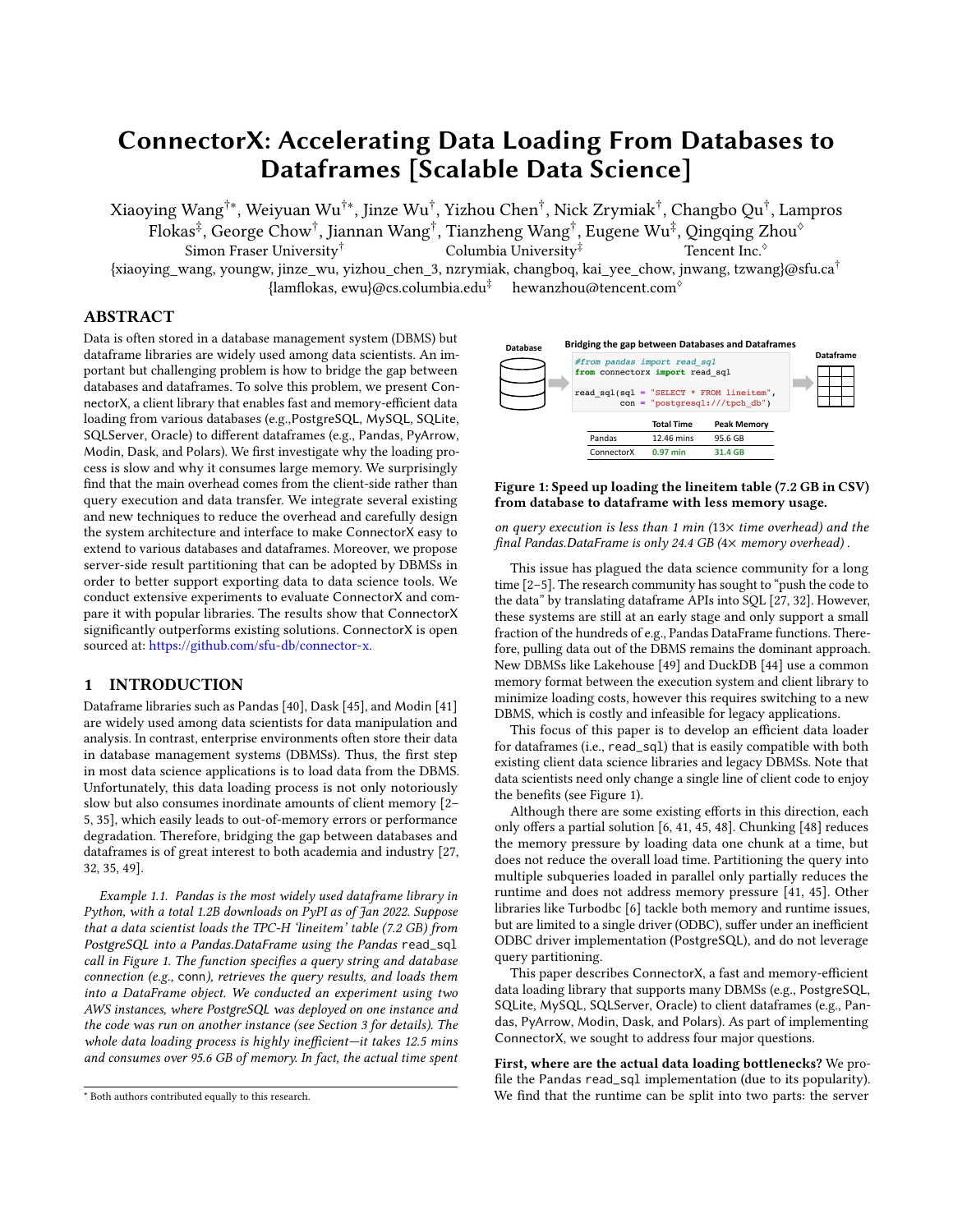<span id="page-2-0"></span>

Figure 2: Time break down of **Pandas.read\_sql**. (Orange parts happen on the client side.)

study two questions: i) where does the time go? ii) where does the memory go? To answer them, we design and conduct an experiment between two AWS EC2 instances (r5.4xlarge, network bandwidth: 10 Gbit/s) using TPC-H benchmark (SF=10). A DBMS (PostgreSQL or MySQL) is deployed on one instance and Pandas.read\_sql is executed on another instance to load the lineitem table (7.2 GB in CSV) from the DBMS. In the following, we will discuss our findings from breaking down the time and memory usage of this experiment.

#### 3.1 Where Does the Time Go?

Under the hood, read\_sql relies on driver libraries following the Python DB-API [\[26\]](#page-8-38) to access databases. From the client's perspective, the overall process has three major steps:

- (1) Execution + Transfer: Server executes the query and sends the result back to the client through network in bytes following a specific wire protocol.
- (2) Deserialization: Client parses the received bytes and returns the query result in the form of Python objects.
- (3) Conversion to dataframe: Client converts the Python objects into NumPy [\[29\]](#page-8-39) arrays and constructs the final dataframe.

Figure [2](#page-2-0) shows the time break down on PostgreSQL and MySQL, respectively. Note that orange parts all happen on the client side.

A surprising finding is that the majority of the time is actually spent on the client side rather than on the query execution or the data transfer. It means that accelerating query execution or compressing the data for wire transfer [\[43\]](#page-8-24) is less effective in speeding up read\_sql in this case. For example, on PostgreSQL, the query execution and data transfer only took less than 2 minutes, but the client side took more than 10 minutes (i.e., over 85% of the total running time). This result suggests that we should focus on optimizing the client side, which is dominated by two data conversions: deserialization and conversion to dataframe with each accounting for approximately 40% of the running time.

Another surprising finding is that read\_sql executes each step sequentially for PostgreSQL and MySQL by default [\[20\]](#page-8-40)<sup>[1](#page-2-1)</sup>. That is, when the server side sends part of bytes to the client side, the client side does not process them right away but waits until all returned bytes are ready in a local buffer; when the client side derives part of Python objects, it does not convert them to a dataframe right away but waits until all Python objects are available. This will lead to two issues. First, all intermediate results will be temporarily kept in memory, which wastes too much memory as we will show in Section [3.2.](#page-2-2) Second, single thread execution cannot make full use of network and computational resources.

#### <span id="page-2-2"></span>3.2 Where Does the Memory Go?

Next, we inspect the memory footprint of running read\_sql and show the results in Table [1.](#page-2-3) Raw Bytes, Python Objects, and Dataframe

Table 1: Memory analysis of **Pandas.read\_sql**.

<span id="page-2-3"></span>

|            |        | Raw Bytes Python Objects Dataframe   Peak |                     |        |  |  |
|------------|--------|-------------------------------------------|---------------------|--------|--|--|
| PostgreSQL | 12.4GB | 52.6GB                                    | 24.4GB              | 95.6GB |  |  |
| MySQL      | 8.18GB | 51.5GB                                    | $23.3\mathrm{GB}^2$ | 99.1GB |  |  |

<span id="page-2-5"></span>

Figure 3: Time and memory change by varying chunk size.

represent the size of the bytes the client received, the intermediate Python objects, and the final dataframe, respectively.

We observe that the peak memory is approximately  $4\times$  larger than the size of the final dataframe. This high memory requirement is mainly caused by two reasons. First, the intermediate result is stored in Python objects. In Python, every object contains a header structure that maintains information like reference count and object's type in addition to the data itself. This will add some overhead on the size of the data. This overhead varies by different types. Take integer as an example: the actual data for an integer value only takes 8 bytes, but the header for this value has 20 bytes. Second, all the intermediate results are kept in memory until the final dataframe is generated. Specifically, read\_sql keeps three copies of the entire data in memory, which are stored in three different formats: Raw Bytes, Python Objects, and Dataframe. This unnecessary duplication of the same data is another cause of the high memory consumption.

How Much Can Chunking Help?. Chunking [\[39,](#page-8-41) [48\]](#page-8-10) loads data chunk by chunk. For example, by specifying a chunk size of 1000, read\_sql will fetch and process a chuck of 1000 rows of the query result at a time. We vary the chunk size and measure the running time and the peak memory of loading the lineitem table. Figure [3](#page-2-5) shows the results. For fair comparison, we concatenate all the intermediate dataframes in the end to represent the entire query result. "No Chunk" represents that chunking is not used.

We see that chunking is indeed very effective in reducing memory usage because it does not hold all the intermediate results in memory. The peak memory usage can become almost equal to the final dataframe size when we set the chunk size within a certain range (e.g. 1K to 1M). However, chunking has little help in improving the running time of read\_sql. In fact, it will introduce significant overhead when the chunk size is too small (e.g. 100). Moreover, the user needs to write extra code in order to enable chunking and handle a stream of dataframes.

## 3.3 Opportunities

Through an in-depth analysis of read\_sql, we identify four opportunities to improve the performance: 1) Study how to optimize the client side of read\_sql because it is the main bottleneck; 2) Explore how to change the execution model of read\_sql from sequential to parallel; 3) Investigate how to reduce data representation overhead; 4) Think about how to minimize the number of data copies.

<span id="page-2-1"></span><sup>&</sup>lt;sup>1</sup>For some other databases like Oracle, while the first two steps are conducted in parallel, the third step cannot start until the first two steps have finished.

<span id="page-2-4"></span> $2$ CHAR values are stripped in MySQL but not in PostgreSQL, which results in dataframes with different sizes.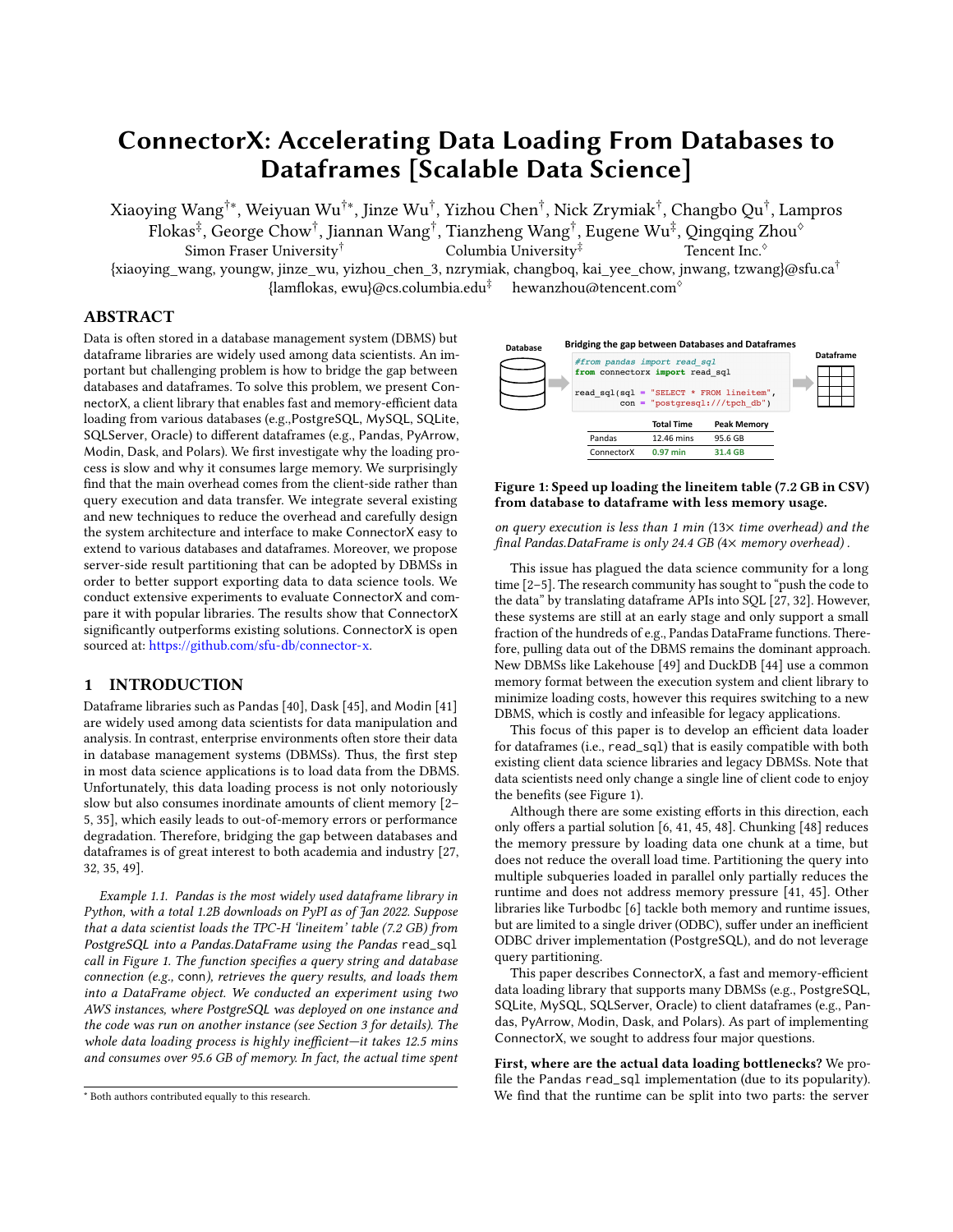<span id="page-3-3"></span>

Figure 4: Workflow of ConnectorX.

## <span id="page-3-0"></span>4 CONNECTORX

In Section [4.1,](#page-3-1) we present system workflow and discuss how we leverage the above opportunities to improve the performance of read\_sql from PostgreSQL to Pandas.DataFrame. ConnectorX can be easily extended to support a large number of databases and dataframes. We discuss how the system is architected and designed to achieve this goal in Section [4.2.](#page-3-2)

#### <span id="page-3-1"></span>4.1 How to Speed Up?

Overall Workflow. Like chunking, ConnectorX adopts a streaming workflow, where the client loads and processes a small batch of data at a time. In order to avoid the extra data copy and concatenation at the end, ConnectorX adds a Preparation Phase to its workflow. The goal of this phase is to pre-allocate the result dataframe so that the parsed values can be directly written to the corresponding final slots during execution.

Figure [4](#page-3-3) illustrates the overall workflow, which consists of two two phases: Preparation Phase (1-3) and Execution Phase (4-6).

In the Preparation Phase, ConnectorX  $\textcircled{1}$  queries the metadata of the query result, including the number of rows and the data type for each column. With this information, it  $(2)$  constructs the final Pandas.DataFrame by allocating the NumPy arrays accordingly. In order to leverage multiple cores on the client machine, ConnectorX supports  $\circled{3}$  partitioning the query for parallel execution.

The Execution Phase is conducted iteratively in a streaming fashion. ConnectorX assigns each partitioned query to a dedicated worker thread, which streams the partial query result from the DBMS into dataframe independently in parallel. Specifically, in each iteration of a worker thread, it  $@$  fetches a small batch of the query result from the DBMS,  $\circledS$  converts each cell into the proper data format, and  $\circledS$  writes the value directly to the dataframe. This process repeats until the worker exhausts the query result.

Parallel Execution. As shown above, ConnectorX leverages query partitioning for parallel execution. Suppose that the given query is denoted by  $Q$ . The user specifies a range partitioning scheme over the query result, which consists of a partition key, a partition number, and a partition range. Based on the scheme,  $Q$  can be partitioned into a set of subqueries,  $q_1, q_2, \cdots, q_n$ . The partition scheme guarantees that the union of the subquery results of  $q_1, q_2, \cdots, q_n$ is equal to the query result of  $Q$ . Thus, by fetching the results of  $q_1, q_2, \cdots, q_n$ , ConnectorX obtains the result of Q.

In Figure [4,](#page-3-3) the partitioning scheme is shown in step  $(0)$ : the partition column ID, the partition number 3, and a partition range (1, 3,000,000). If the range is not specified, ConnectorX automatically sets the range by issuing query SELECT MIN(ID), MAX(ID) FROM Students. Then, ConnectorX equally partitions the range into

<span id="page-3-5"></span>

Figure 5: Overall architecture of ConnectorX.

3 splits (ID < 1,000,000; ID ∈ [1,000,000, 2,000,000); ID ≥ 2,000,000) and generate three subqueries<sup>[3](#page-3-4)</sup>:

q1: SELECT ... FROM Students WHERE ID < 1,000,000

q2: SELECT ... FROM Students WHERE ID ∈ [1,000,000, 2,000,000)

 $q_3$ : SELECT ... FROM Students WHERE ID  $\geq 2,000,000$ 

This partitioning strategy is also adopted by Modin [\[41\]](#page-8-2) and Dask [\[45\]](#page-8-1). We will discuss it further in Section [5.](#page-4-0)

String Allocation Optimization. ConnectorX pre-allocates the NumPy arrays in advance to avoid extra data copy. However, the buffers that the string objects point to have to be allocated onthe-fly after knowing the actual length of each value. Moreover, constructing a string object is not thread-safe in Python. It needs to acquire the Python Global Interpreter Lock (GIL), which could slow down the whole process when the degree of parallelism is large (Section [6.2\)](#page-6-0). To alleviate this overhead, ConnectorX constructs a batch of strings at a time while acquiring the GIL instead of allocating each string object separately. To shorten the time of holding the GIL, we do not copy the real data during the construction, but write the bytes into the allocated buffer after releasing the GIL.

For example, suppose the query result contains 100 strings of 10 bytes each. A simple approach would be creating Python string objects on demand. That is, for each received string from the database driver, we (1) acquire the GIL, (2) allocate a Python string object of 10 bytes, (3) copy the content to the allocated buffer, (4) release the GIL. Unlike this approach, ConnectorX keeps the string bytes temporarily in memory and creates Python strings in batches. Therefore, instead of acquiring the GIL 100 times, ConnectorX only needs to do it once. Furthermore, it early releases the lock by exchanging the order of step (3) and step (4) because only string allocation requires holding the GIL. Consequently, the contention on the GIL is largely reduced.

Efficient Data Representation. The limitation of Python shown in Section [3.2](#page-2-2) indicates that a more efficient data representation is needed. Therefore, we decide to use a native programming language to implement ConnectorX. We choose Rust since it provides efficient performance and guarantees memory safety. In addition, there is a variety of high-performance client drivers for different databases in Rust that ConnectorX can directly build on. In order to fit into the data science ecosystem in Python, ConnectorX provides a Python binding with an easy-to-use API. This allows data scientists to download ConnectorX using "pip install connectorx" and directly replace Pandas.read\_sql with ConnectorX.read\_sql.

#### <span id="page-3-2"></span>4.2 How to Extend?

In this section, we discuss how to architect and design ConnectorX to support various kinds of database systems and dataframes.

<span id="page-3-4"></span><sup>&</sup>lt;sup>3</sup>For complex queries, we can use nested queries to partition their query results. Suppose  $Q = "SELECT * FROM Students, Correes 'GROUP BY ID". Then,  $a_1 =$$ SELECT \* FROM (SELECT \* FROM Students, Courses GROUP BY ID) AS T WHERE  $ID < 1,000,000.$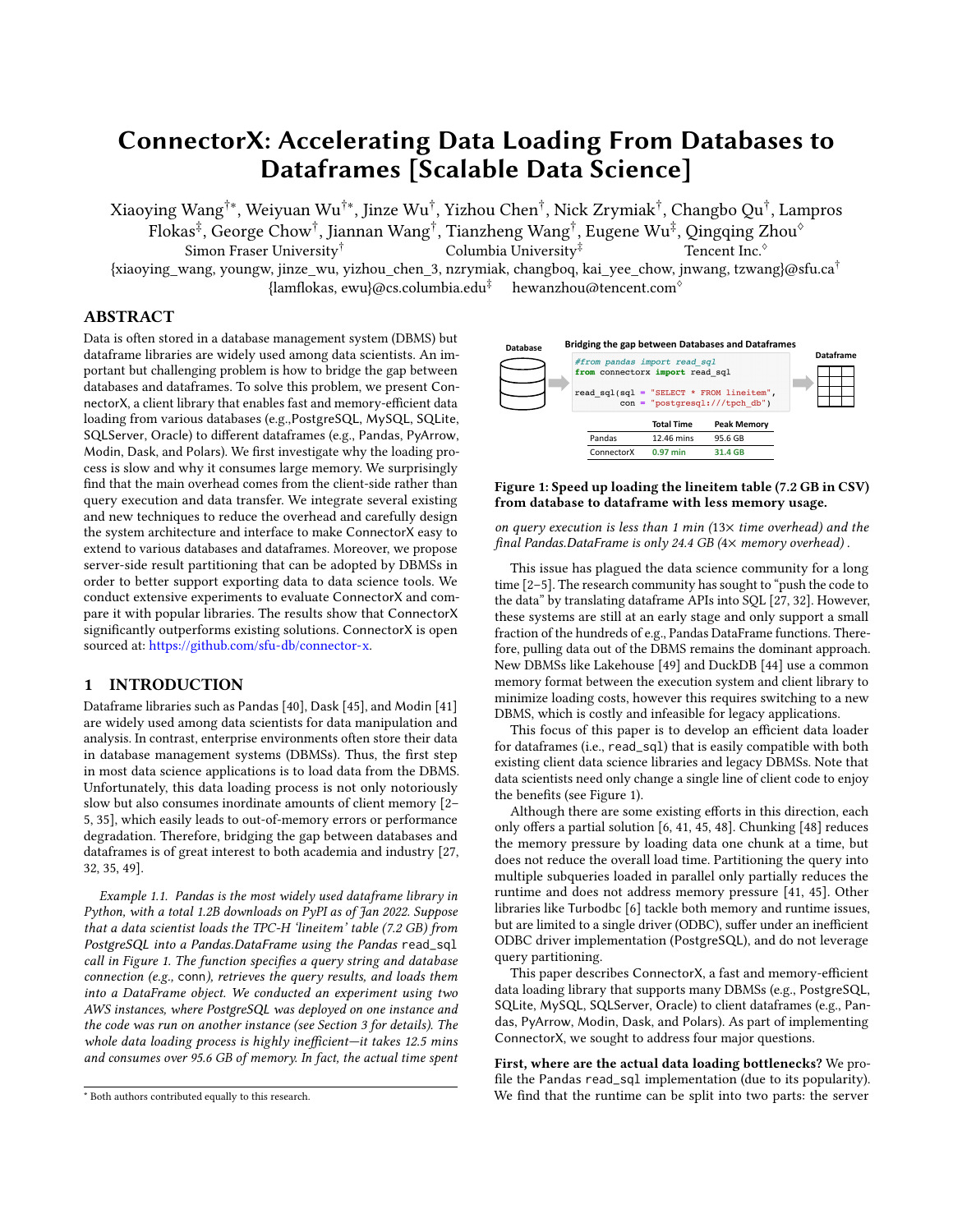<span id="page-4-1"></span>

Figure 6: Example of using type mapping DSL in ConnectorX, with illustration of simplified generated code.

Overall Architecture. ConnectorX consists of three main modules: Source (e.g. PostgreSQL, MySQL), Destination (e.g. Pandas, PyArrow) and a bridge module Type Mapper in the middle to define how to convert the physical representation for the data from Source to Destination. Figure [5](#page-3-5) illustrates the high-level architecture.

Each supported DBMS in ConnectorX has a corresponding Source module, which reads and parses data from the DBMS, including both metadata and query results. To support parallel execution, the Source module is able to generate a group of Source Partition instances, each of which is assigned a subquery. The Destination module generates the final dataframe, including constructing the dataframe object and letting a dedicated Destination Partition to consume and write the data produced from a Source Partition to the correct position in the dataframe. A Type Mapper module consists of a set of rules that specify how to convert data from a specific Source type to a specific Destination type. During runtime, each subquery will be handled by a single thread, which forwards data from a Source Partition to a Destination Partition by looking up the conversion rules in the corresponding Type Mapper.

Interface Design. Adding a new source involves two tasks (adding a new Destination is similar): (1) Connecting to the new Source and supporting the functionalities required by ConnectorX (e.g. querying metadata, fetching query results); (2) Defining the type mapping from the new Source to existing Destinations.

(1) Connection. ConnectorX leverages existing client drivers to implement the functionality, which is the same as other libraries. However, other libraries require client drivers provide a certain API. For example, Pandas needs the input connection object to implement Python DB-API and Turbodbc only works on ODBC drivers. Unlike these approaches, ConnectorX has no requirement on the API of a client driver, which gives it the flexibility to choose the fastest client driver for each DBMS. ConnectorX abstracts the needed functionalities into a set of succinct interfaces. Adding a new Source only requires implementing these interfaces with an existing driver. Due to space limitation, we leave details out to our technical report [\[16\]](#page-8-42).

(2) Type Mapping. Different database systems define their own type systems and physical type representations. Thus, a type mapping for each (database, dataframe) pair is needed. For example INT8, CHAR, and DATE in PostgreSQL can be converted to int64, object, and datetime64 in Pandas, and int64, large\_utf8, and date64 in PyArrow, respectively.

A naive way to support this is to define how to convert each type from each Source to each Destination manually by implementing the corresponding conversion function. However, this approach will lead to two pain points. First, there will be a lot of trivial code for types with the same physical representation. It is because in many cases, Source and Destination choose the same physical representation (e.g. both PostgreSQL.INT8 and Pandas.int64 use 64-bit signed integer type i64 as physical type) or types that the conversion is already automatically supported (e.g. casting from i32

<span id="page-4-2"></span>

Figure 7: Network utilization by varying # partitions.

to i64 for PostgreSQL.INT4 to Pandas.int64). Second, the code will become hard to maintain due to the large amount of conversion functions. Suppose each DBMS has 15 data types on average, and we want to support five DBMSs and two dataframes. Then there will be 150 (15  $\times$  5  $\times$  2) type conversion functions that need to be implemented and maintained.

In order to mitigate the aforementioned issues, ConnectorX defines a succinct domain specific language (DSL) to help the developers define the type mappings, leveraging the modern macro support in Rust [\[18\]](#page-8-43). Figure [6](#page-4-1) shows an example of the DSL, in which the mapping relations are defined in mappings. Each line consists of three parts: the logical type and corresponding physical type of Source, the matched logical type and physical type of Destination, and the conversion implementation choice including auto, none, and option. The physical types are specified in square brackets following the logical counterparts, which makes the mapping relation of both logical-physical and Source-Destination type pair clear. For trivial conversions that are automatically supported, like String to String and i32 to i64, a developer could specify the conversion as auto and ConnectorX will automatically generate the corresponding conversion functions like the example shown in Figure [6.](#page-4-1) option is used for non-trivial conversions, for which the developer is required to implement the corresponding type conversion function. To avoid repeated definitions, none indicates that the physical type pair is already handled. This simple DSL makes the relation of type mapping intuitive and easy to maintain. It has helped shorten code related to type mapping by 97% (from 37k to 1k lines of code).

#### <span id="page-4-0"></span>5 QUERY PARTITIONING

In this section, we first discuss client-side query partitioning and then propose server-side result partitioning.

#### 5.1 Client-Side Query Partitioning

Client-side query partitioning partitions a query into multiple subqueries on the client side and query them independently in parallel. This approach can accelerate read\_sql because it utilizes the high network bandwidth and CPU resource more efficiently. We show the network utilization of ConnectorX by varying the number of partitions in Figure [7.](#page-4-2) It is clear that No Partition (single connection) cannot saturate the network bandwidth at all. With more connections fetching data in parallel, bandwidth could be more sufficiently leveraged and thus leading to better end-to-end performance (read\_sql finishes when bandwidth usage drops to 0).

Client-side query partitioning can directly work with an existing DBMS. This is a big advantage. However, the downsides are: (1) User Burden. To enable query partitioning, the user has to take extra effort to specify a range partitioning scheme over the query result table. (2) Load Imbalance. If the query result table is not evenly partitioned, stragglers may arise, hurting overall performance. (3) Data Inconsistency. Since multiple subqueries are sent to the server from independent sessions, their results may derive from different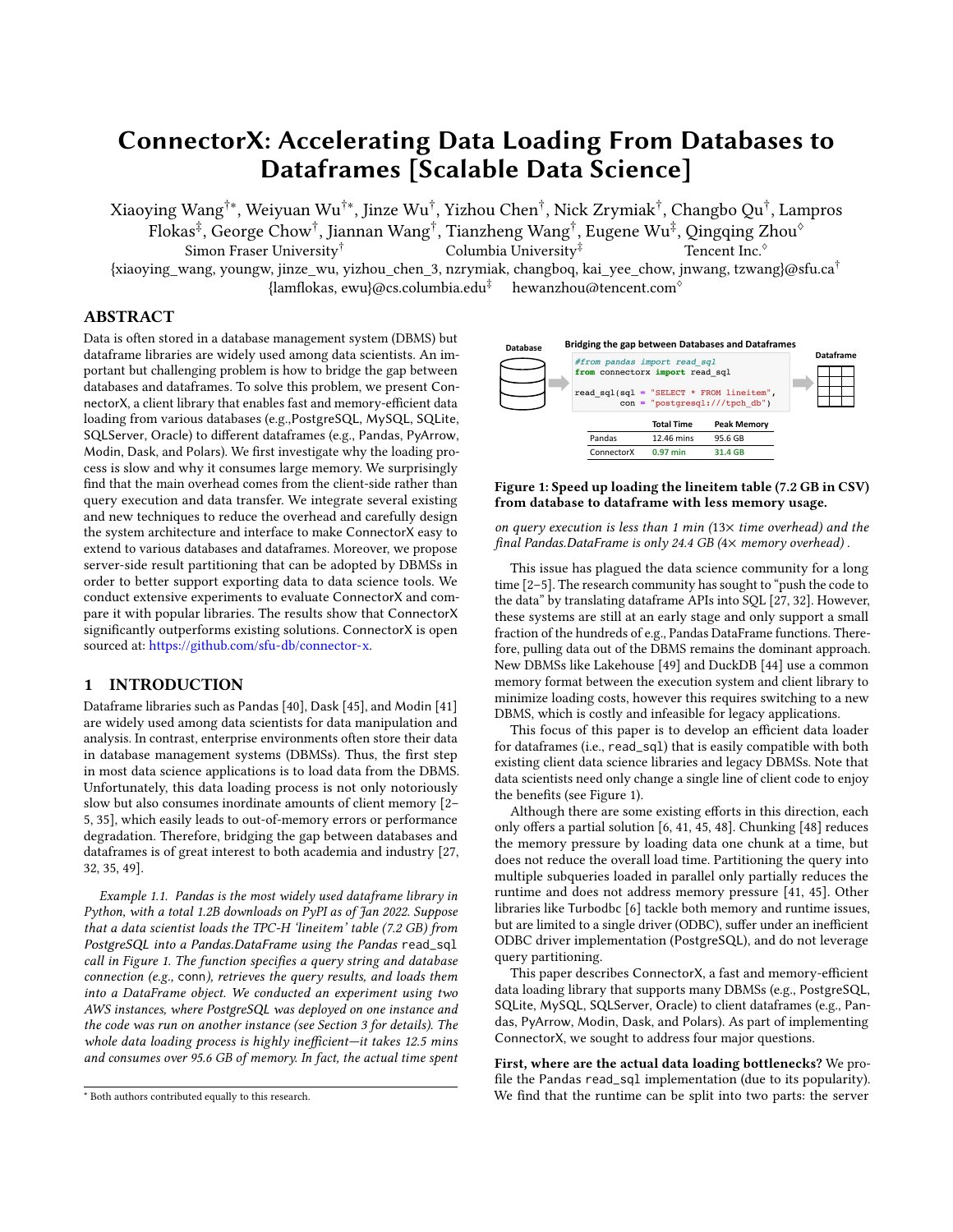Table 2: Comparison of different partitioning approaches. C (S) represents client (server)-side partition. Bold font indicates server-side outperforms client-side partition.

<span id="page-5-1"></span>

|              | # Scan |   | # Disk Block Miss | Total Time (s) |       |      |  |  |
|--------------|--------|---|-------------------|----------------|-------|------|--|--|
| No Partition |        |   |                   | 1.1M           | 156.1 |      |  |  |
| # Partitions | C      | S | C                 |                | C     |      |  |  |
| 2            | 3      | 1 | 3.2M              | 1.1M           | 86.4  | 86.7 |  |  |
| 4            | 5      | 1 | 3.8M              | 1.1M           | 49.1  | 45.7 |  |  |
| 8            | 9      | 1 | 3.8M              | 1.1M           | 30.4  | 23.9 |  |  |
| 16           | 17     |   | 17 1 M            | 1.1M           | 26.7  | 19.6 |  |  |

snapshots of the database. (4) Wasted Resource. Different subqueries may share the same costly sub-plan (e.g., full-table scan). Since the DBMS processes each query independently, the sub-plan may be repeatedly executed for many times, thus wasting database resources.

#### <span id="page-5-3"></span>5.2 Server-Side Result Partitioning

So far we have considered the situation when the underlying DBMS cannot be modified. If the underlying DBMS could be modified, then partitioning the query on the database server side would address the aforementioned issues. Specifically, DBMS partitions the query result into  $n$  equally-sized partitions and allows the client to fetch them through  $n$  connections in parallel. Unlike client-side query partitioning, server-side result partitioning does not need the user to input any extra information. With the help of internal statistics and a cost estimator, the DBMS has a better chance to partition the result more evenly. It can also easily guarantee data consistency and avoid wasted resource since the DBMS has all the necessary information to partition and conduct executions on the same database snapshot. In the following, we discuss the potential design for this proposal.

SQL Syntax & Workflow. A key requirement of supporting serverside result partitioning is the mechanism of indicating the relationship between different independent connections. To achieve this, we can extend the existing concept of database cursor and define the SQL syntax for server-side result partitioning as follow:

DECLARE **name** CURSOR FOR **query** INTO **n**;

FETCH ALL FROM **partition\_id** OF **name**;

In order to support accessing the same query result through different connections, the client first establishes a connection and declares a cursor for the original query with an associated name. By specifying the partition number partition\_num, this cursor now becomes globally visible to the same user in other sessions as long as it is still valid. And its result can be then fetched through concurrent connections with different partition id  $(0, 1, ..., n - 1)$ . The cursor will be released eventually when all query results are consumed.

Prototype Evaluation. Naturally, there are many approaches to support server-side result partitioning. Briefly, our prototype modifies the PostgreSQL engine for SP queries by splitting the query plan into  $n$  subplans that could be executed in different connections in parallel. Unlike client-side query partitioning, where each partitioned query scans the entire table independently. Each subplan scans  $\frac{1}{n}$  of the total disk pages on the same snapshot of the data, which avoids resource waste and inconsistency. Other approaches, such as executing the whole query and distributing the results to different connections are also feasible. The technical report [\[16\]](#page-8-42) describes our prototype and alternative designs in more details.

We compare our server-side partitioning prototype with clientside partitioning and no partitioning to fetch lineitem table from

<span id="page-5-2"></span>

PostgreSQL (the same setup with Section [3\)](#page-1-0). Table [2](#page-5-1) shows the results of using ConnectorX in different scenarios. # Scan and # Disk Block Miss represent the number of times the table has been scanned, and the number of disk blocks read (subtracting the number of cache hit), respectively. We also show the time usage (Total Time) from initiating the query to getting the final dataframe in order to illustrate the impact of each partitioning approach to the end-to-end read\_sql procedure.

Without partitioning, PostgreSQL scans the entire table only once and it takes 156.1 seconds to get the result dataframe. Although client-side partitioning improves the efficiency of read\_sql, it also puts heavier burden on the DBMS. The number of scans required increases along with the number of partitions specified (plus one extra scan to query the range of a given column for query partitioning). The number of blocks that need to be loaded from disk is approximately  $\frac{3.8}{1.1}$  = 3.5× larger when the number of partitions is small. With 16 partitions, it becomes 15.5× larger due to higher contention on the buffer pool. On the contrary, the server-side Plan Partition shows the same statistics with the baseline no matter how many partitions it has. Furthermore, with more partitions, the resource saving on the server side can further reduce end-to-end time ( $\frac{26.1-19.6}{26.1}$  = 25% on 16 partitions). To conclude, Plan Partition allows the client to fully leverage the network and computation resources, without extra overhead on the database server. We hope that DBMS vendors can consider adding the support of server-side result partitioning in the future.

### <span id="page-5-0"></span>6 EVALUATION

We conduct extensive experiments to evaluate ConnectorX.

### 6.1 Experimental Setup

Datasets & Workloads. (1) TPC-H [\[17\]](#page-8-44). We generate the TPC-H benchmark dataset by setting the scale factor to 10. We select the entire lineitem table, which consists of around 60M rows and 16 columns with types of INTEGER, DECIMAL, DATE and VARCHAR. The table is approximately 7.2GB in CSV format. For experiments that involve query partitioning, we use column l\_orderkey as the partitioning column, which is evenly distributed and thus the cardinality of each subquery is similar. We also generate 22 SPJ queries to test more complex queries, with the fetched result size ranging from 100K to 59M. (2) DDoS [\[12\]](#page-8-45). This dataset contains 12.8M traffic flows (6.3GB in CSV). This is an ML dataset with 84 feature columns and a label column. The majority of the columns are numerical (51 DECIMAL and 29 INTEGER), and the rest five are VARCHAR. The tested query is to load the entire table. The ID column is adopted as the partitioning column when needed. Notice that ID is not evenly distributed. When using four partitions, the size of each partition is approximately  $\frac{1}{2}$ ,  $\frac{1}{4}$ ,  $\frac{1}{8}$ , and  $\frac{1}{8}$  of the entire table.

Baselines. We compare ConnectorX with four popular libraries: Pandas [\[40\]](#page-8-0), Dask [\[45\]](#page-8-1), Modin [\[41\]](#page-8-2) and Turbodbc [\[6\]](#page-8-9). Since Turbodbc does not support Pandas destination directly, we convert its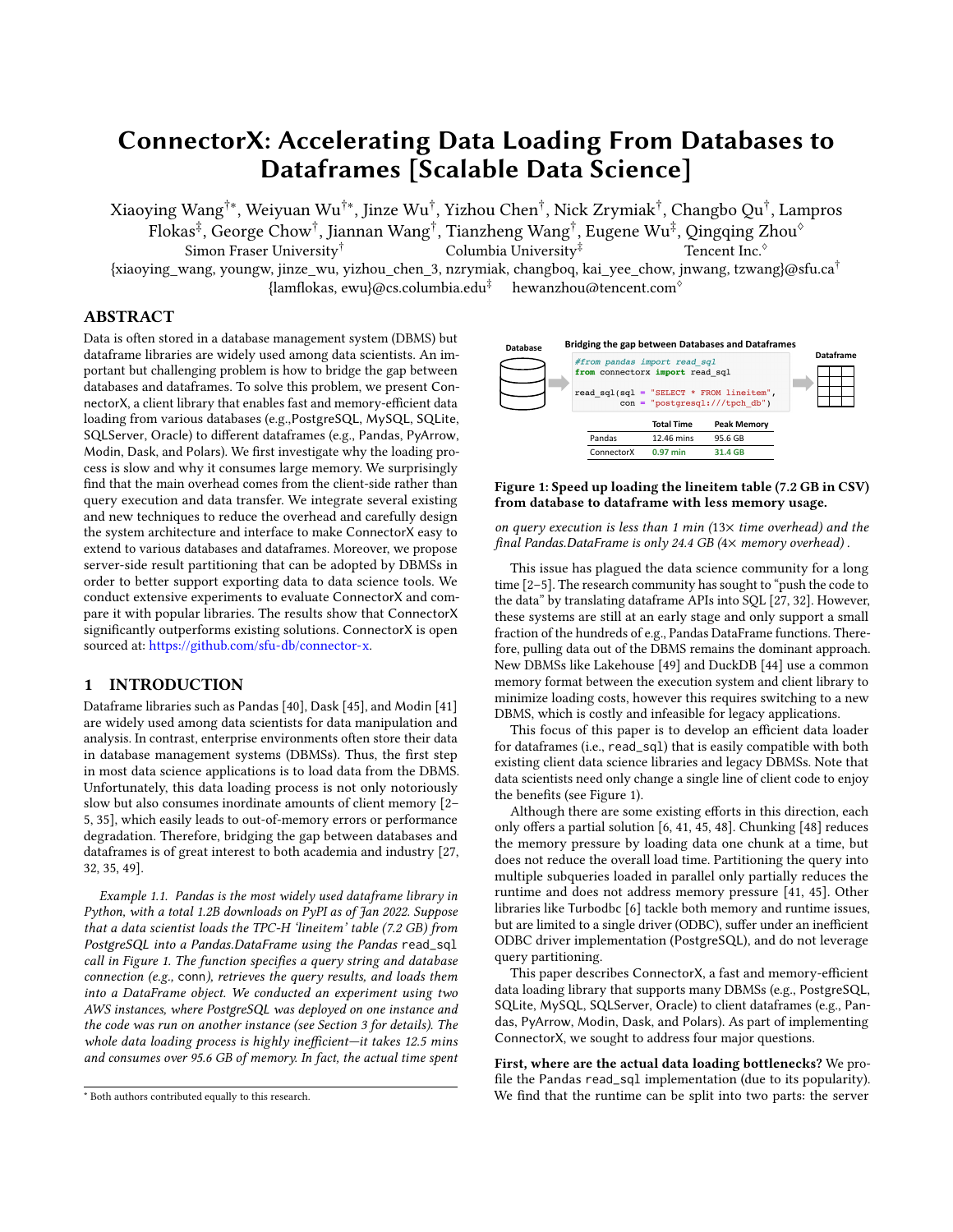<span id="page-6-1"></span>

Figure 9: Memory comparison on four database systems. ("×" is placed if a method does not support the DBMS or cannot handle the large query result.)

NumPy array result to Pandas to ensure a fair comparison. The detailed approach is available in our technical report [\[16\]](#page-8-42).

Hardware & Platform. Our experiments are conducted on two AWS EC2 r5.4xlarge instances (16 vCPUs, 128GB main memory, and 10Gbit/s network bandwidth) by default. We deploy the database on one machine and run read\_sql from another. We also show the performance comparison under other network conditions, including when the server and client reside on the same r5.4xlarge instance (Local) and on two locally hosted machines with four Intel Xeon E7-4870 v4 CPUs (16 cores in total), 128GB memory and 200Mbit/s network. We use three open-source databases (PostgreSQL, MySQL, SQLite) and one commercial database (DBMS-A).

Implementation. We have made the scripts, datasets and workloads publicly available at [https://github.com/sfu-db/connectorx](https://github.com/sfu-db/connectorx-bench)[bench.](https://github.com/sfu-db/connectorx-bench) We run each experiment five times and report the averaged result. ConnectorX needs to issue an extra query to get the min and max values of the partition column during the preparation phase. We conduct experiments under both without partitioning (No Partition) and with four partitions (With Partition) settings. We also evaluate the performance by varying the number of partitions. Due to space limitation, we leave details out to [\[16\]](#page-8-42).

#### <span id="page-6-0"></span>6.2 Ablation Study

We conduct an ablation study to gain a deep understanding of ConnectorX's performance and verify the efficacy of the three optimization techniques: i) Query partitioning; ii) Streaming workflow; iii) String allocation optimization. Since Figure [7](#page-4-2) has already shown the efficacy of query partitioning, here we evaluate the other two. We vary the implementation of ConnectorX and observe the performance change by loading the lineitem table from PostgreSQL to Pandas. The results are shown in Figure [8.](#page-5-2) No-Streaming-Opt represents that the streaming workflow is disabled; No-String-Opt represents that the string allocation optimization is disabled.

In terms of running time, ConnectorX (with all optimizations) is the fastest both with and without partitioning. Without the streaming workflow, the performance drops approximately by 20% in both cases. While the impact of string allocation optimization varies in different numbers of partitions, it slows down the process by only 6% under the no partition setting. However, it becomes 4.6× slower with partitioning. This is because of the overhead in acquiring GIL during string allocation in Python. With more partitions running in parallel, there will be more contention on the GIL, thus slowing down the process.

In terms of peak memory usage, we can see that applying partitioning has little impact on memory consumption. Without the streaming workflow optimization, No-Streaming-Opt needs 2.3× more memory due to the large intermediate results, however, although it needs 70.4GB of memory, it still saves more than 20GB of memory comparing to the 95.6GB peak memory usage of Pandas's batch solution shown in Table [1.](#page-2-3) This validates the effectiveness of using Rust in terms of data representation.

Table 3: Speed compared to ConnectorX (With Partition) on PostgreSQL under different network bandwidth.

<span id="page-6-2"></span>

| Bandwidth         | Local         | $10$ Gbit/s   | 200 Mbit/s   |  |  |  |
|-------------------|---------------|---------------|--------------|--|--|--|
| Pandas            | $14.26\times$ | $12.80\times$ | $3.05\times$ |  |  |  |
| Dask              | 6.09x         | $4.80\times$  | $5.31\times$ |  |  |  |
| Modin             | $3.88\times$  | $3.45\times$  | $1.58\times$ |  |  |  |
| Turbodbc          | $6.64\times$  | $6.21\times$  | $1.90\times$ |  |  |  |
| ConnectorX-NoPart | $3.16\times$  | $3.03\times$  | $1.08\times$ |  |  |  |

### 6.3 Performance Comparison

We compare ConnectorX with four baselines when running read\_sql to fetch the same query result into a Pandas.DataFrame. Due to space limitation, we leave the discussion on more dataframes to our technical report [\[16\]](#page-8-42). We first load the TPC-H lineitem and DDoS tables, and then test how ConnectorX works under different network conditions and with more complex queries.

Memory Comparison. Figure [9](#page-6-1) evaluates the peak memory usage of loading the entire TPC-H lineitem and DDoS tables. For the approaches that support query partitioning (Modin, Dask, and ConnectorX), we show the result of with partitioning, which is usually no less than without partitioning. Pandas-Chunk enables chunking for Pandas (chunk size: 10K according to Figure [3\)](#page-2-5).

On TPC-H, we can see that the memory consumptions of ConnectorX and Pandas-Chunk are almost the same on all DBMS. Their peak memory values are consistently 3× less than Pandas on the three client-server databases and 2× less on SQLite. Dask and Modin show similar results with Pandas. Turbodbc is more memory efficient, but it still needs around 10GB more memory than ConnectorX.

As for DDoS, ConnectorX outperforms other baselines to a much larger extent because of its efficient handling of the DECIMAL type, which is the majority type in DDoS and is  $13\times$  larger in Python objects than in the final dataframe. Another interesting finding is that compared to TPC-H, ConnectorX uses approximately 2× less memory than Pandas-Chunk on DDoS. When concatenating the chunked dataframes at the end of Pandas-Chunk, the memory of NumPy arrays will be doubled since they need to be copied to a larger continuous buffer. But string objects that NumPy arrays point to only need to increase the reference count by one without copying. Since string values only take a small proportion of the memory usage in DDoS dataframe, the concatenation overhead of Pandas-Chunk is much higher than on TPC-H.

Speed Comparison. Next, we compare the speed of each method. We first show the speed comparison under high bandwidth network setting (10Gbit/s, except for SQLite, which can only reside on the same client instance) in Figure [10.](#page-7-1) In order to fairly compare with baselines that do not support query partitioning, we show the result of Modin, Dask and ConnectorX when no partitioning is applied (the left two figures). We also test them when using partitions to observe the potential speedup under multiple cores on the client instance (the right two figures). Here we do not show the result of chunking since which cannot improve the speed.

(1) No Partitioning. In almost all cases, ConnectorX performs the best without query partitioning. It outperforms Pandas by 4.2×, 5.2×, 3.0× and 2.3× on PostgreSQL, MySQL, DBMS-A and SQLite respectively for TPC-H, and 7.1×, 6.0× and 5.2× on PostgreSQL, DBMS-A and SQLite for DDoS (Pandas fails to fetch the entire DDoS table from MySQL). Modin and Dask have the extra overhead in transferring the result from worker processes, and thus is slower than Pandas without parallelism. In addition, they could not finish in many cases when no partition is applied due to the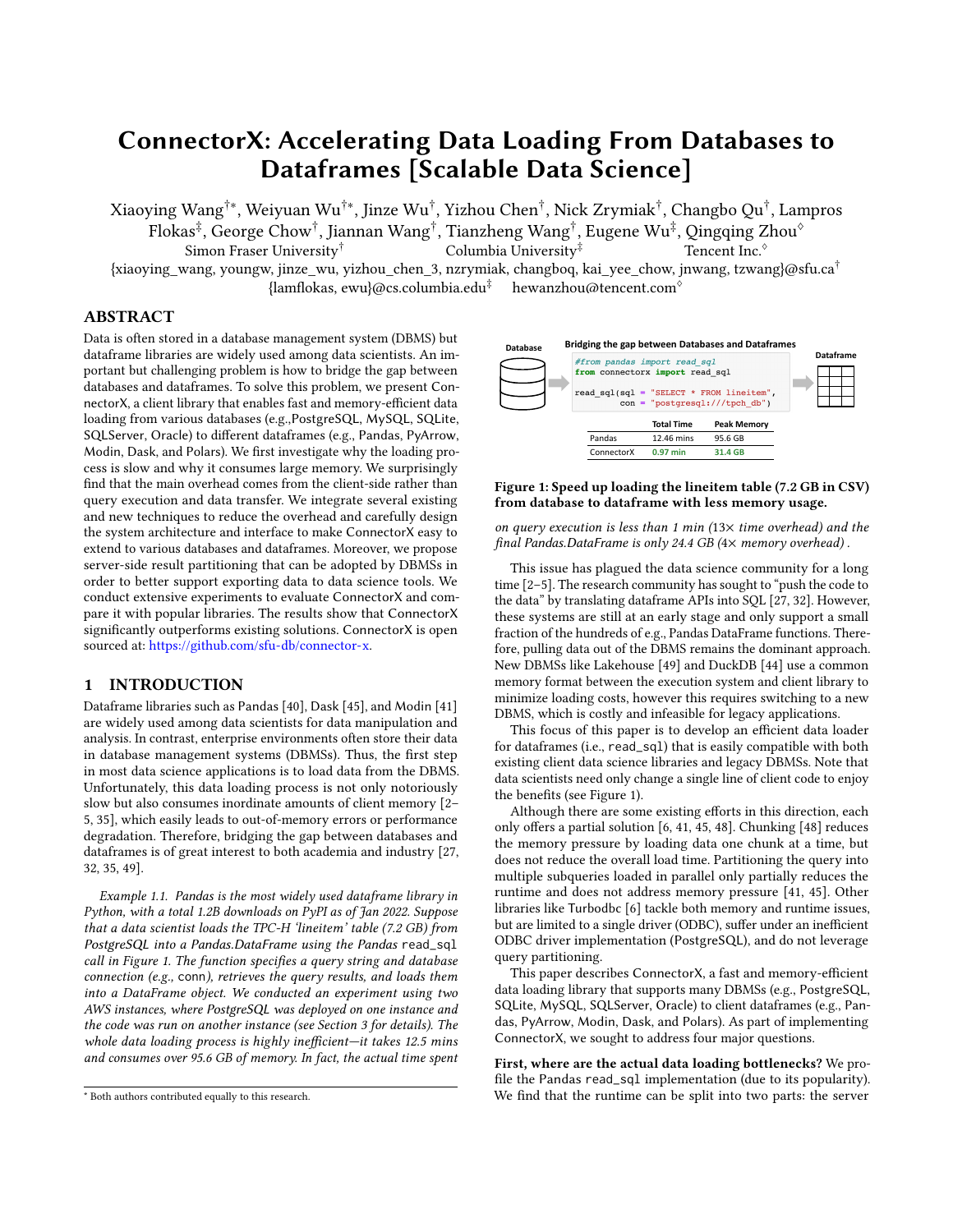<span id="page-7-1"></span>

<span id="page-7-4"></span>Table 4: Speed up of ConnectorX to Pandas on SPJ queries. (Different color means ConnectorX is faster / slower than Pandas.)

|                                |      | O <sub>2</sub>                                                                          | O <sub>3</sub> | O4          | O <sub>5</sub> | Q <sub>6</sub>             | O <sub>7</sub>             | Q8          | Q9                                                           | Q10         | Q11         | Q12     | Q13                                | Q14                                           | Q15                      | Q16              | O <sub>17</sub> | O18                                                                                                                                                               | O <sub>19</sub> | O20 | O <sub>21</sub> | O22 |
|--------------------------------|------|-----------------------------------------------------------------------------------------|----------------|-------------|----------------|----------------------------|----------------------------|-------------|--------------------------------------------------------------|-------------|-------------|---------|------------------------------------|-----------------------------------------------|--------------------------|------------------|-----------------|-------------------------------------------------------------------------------------------------------------------------------------------------------------------|-----------------|-----|-----------------|-----|
| Result Row# (M)                | 59.1 | 4.6                                                                                     | 17.3           | 10.4        | 1.5            | 20.9                       | 4.0                        | 2.4         | 3.3                                                          | 37.2        | 7.7         | $1.2\,$ | 15.3                               | 27.3                                          | 27.3                     | 1.2 <sub>2</sub> | 1.8             | 5.6                                                                                                                                                               | 0.6             | 01  | 09              | 0.1 |
| No Partition<br>With Partition |      | $3.8\times$ $2.2\times$ $2.5\times$ $1.7\times$ $1.2\times$<br>$8.4\times$ 3.0 $\times$ | $3.2\times$    | $1.2\times$ | $0.4\times$    | $3.8\times$<br>$3.4\times$ | $1.6\times$<br>$0.5\times$ | $0.4\times$ | $1.6 \times 2.3 \times 2.5 \times 3.3 \times$<br>$1.0\times$ | $3.3\times$ | $5.8\times$ |         | $0.5 \times 2.2 \times 3.1 \times$ | $1.2 \times 2.5 \times 2.7 \times 2.8 \times$ | $4.3\times$ 1.1 $\times$ |                  |                 | $2.5 \times$ 1.0 $\times$ 1.6 $\times$ 1.2 $\times$ 1.1 $\times$ 1.0 $\times$ 1.0<br>$0.7\times$ 0.7 $\times$ 0.3 $\times$ 0.6 $\times$ 0.5 $\times$ 0.5 $\times$ |                 |     |                 |     |

out-of-memory issue. Turbodbc is the fastest among all baselines. Compared with ConnectorX, it can achieve similar or even better performance on DBMS-A, but is 2.0× (1.8×) and 2.3× (1.3×) slower for PostgreSQL and MySQL on TPC-H (DDoS). This variance comes from how efficient the DBMS's ODBC driver is implemented, which highly determines Turbodbc's performance. Unlike Turbodbc, ConnectorX has no requirement on the driver and thus is more flexible in terms of switching to a faster driver anytime.

(2) With Partitioning. ConnectorX is the fastest one in all our experiments with partitioning. Only Dask and Modin support query partitioning among baselines. To make the comparison more clear, we copy the results of Pandas and Turbodbc without query partitioning to the same figure. With partitioning, ConnectorX further accelerates and becomes up to 12.8× (14.5×) and 6.2× (3.8×) faster compared to Pandas and Turbodbc respectively on TPC-H (DDoS). Modin's speed also gets improved and it becomes the fastest baseline approach on TPC-H. But it is still 2.5× to 6.7× slower than ConnectorX. Dask benefits from partitioning as well but is less stable. Sometimes it needs to restart the workers when reaching to the memory limit, which makes it slower than ConnectorX and Modin, and may even slower than Pandas.

(3) Different Network Conditions. We test all methods on PostgreSQL under different network conditions. To see the gap clearly, we use ConnectorX with partitioning as baseline and show its speedup w.r.t. each baseline. The speedups are shown in Table [3.](#page-6-2) ConnectorX-NoPart represents the result of ConnectorX when no partition is applied, and both Modin and Dask leverage partitioning. It is clear that ConnectorX remains the fastest in all environments since all values > 1. Also, the gap between ConnectorX and other baselines becomes larger when the bandwidth is higher, which shows the efficiency of ConnectorX in leveraging the bandwidth resource. In addition,ConnectorX and ConnectorX-NoPart perform similarly when the bandwidth is 200Mbit/s since a single thread could be enough when the bandwidth is low.

(4) SPJ Queries. We evaluate ConnectorX using more complex queries. We consider the queries with joins and predicates because adding joins will increase the server's query execution time and adding predicates will affect the data transfer time between the server and the client. By considering a wide variety of queries, we can have a better understanding of how well ConnectorX will perform in different scenarios. Specifically, we generate 22 queries<sup>[4](#page-7-2)</sup> (one from each TPC-H query template). For each query, we keep SELECT, PROJECT and JOIN operators. We also alter the predicates manually to make sure the result size is in a large range (100K to 59M) and flatten some of the nested queries to have more variety in terms of query complexity. We choose the first numerical column as the partition column for query partitioning on ConnectorX.

For complex queries, getting metadata like the number of result rows becomes slower. In order to avoid the potentially costly COUNT query, in this situation we choose and also suggest our users to use Arrow as an intermediate destination from ConnectorX and convert it into Pandas using Arrow's to\_pandas<sup>[5](#page-7-3)</sup> API.

We run all 22 queries on PostgreSQL and compare the performance of ConnectorX with Pandas. The result in Table [4](#page-7-4) shows the speedup of ConnectorX to Pandas. It is clear that without partitioning, ConnectorX is faster than Pandas by up to 3.8× or at least shows similar performance. Partitioning could sometimes further speed up the process by up to 8.4×. Surprisingly, it could also further complicate the query, which may result in generating slower query plans and also may have the overhead in partition column range querying. In our experiment, some queries show performance degradation with partitioning by up to 3.3× (Q19) especially when the result set is small. This finding further motivates the support of server-side result partitioning discussed in Section [5.2.](#page-5-3)

Note that ConnectorX targets on scenarios that require fetching large query result sets. It speeds up the process by optimizing clientside execution and saturating both network and computational resources through parallelism. When network or query execution on the DBMS is the bottleneck (e.g. complex queries with small result sets), however, ConnectorX brings less benefit and sometimes it can be even slower due to the overhead in fetching metadata.

## <span id="page-7-0"></span>7 CONCLUSION

In this paper, we proposed ConnectorX, an open-source library for loading query results from DBMSs to dataframes in a fast and memory-saving way. We conducted a thorough analysis on the popular Pandas.read\_sql function, and identified optimization opportunities on client-side execution. We developed ConnectorX targeting at optimizing client-side execution of read\_sql without modifying the existing implementation of database servers as well as client drivers. ConnectorX also provides modular interfaces for contributors to add support for more DBMSs and dataframes easily. We also identified the drawbacks of current client-side query partitioning approaches that ConnectorX and other libraries are using, and proposed that database systems should support serverside result partitioning in order to tackle the issues. We performed experiments showing that (1) optimizations applied in ConnectorX are indeed effective at boosting the performance, (2) ConnectorX significantly outperforms Pandas, Dask, Modin and Turbodbc in terms of both speed and memory usage under different scenarios.

<span id="page-7-2"></span><sup>4</sup>https://github.com/sfu-db/connectorx-bench/tree/main/tpch-spj-workload/spj

<span id="page-7-3"></span><sup>5</sup> [https://arrow.apache.org/docs/python/generated/pyarrow.Table.html?pyarrow.Table.to\\_pandas](https://arrow.apache.org/docs/python/generated/pyarrow.Table.html?pyarrow.Table.to_pandas)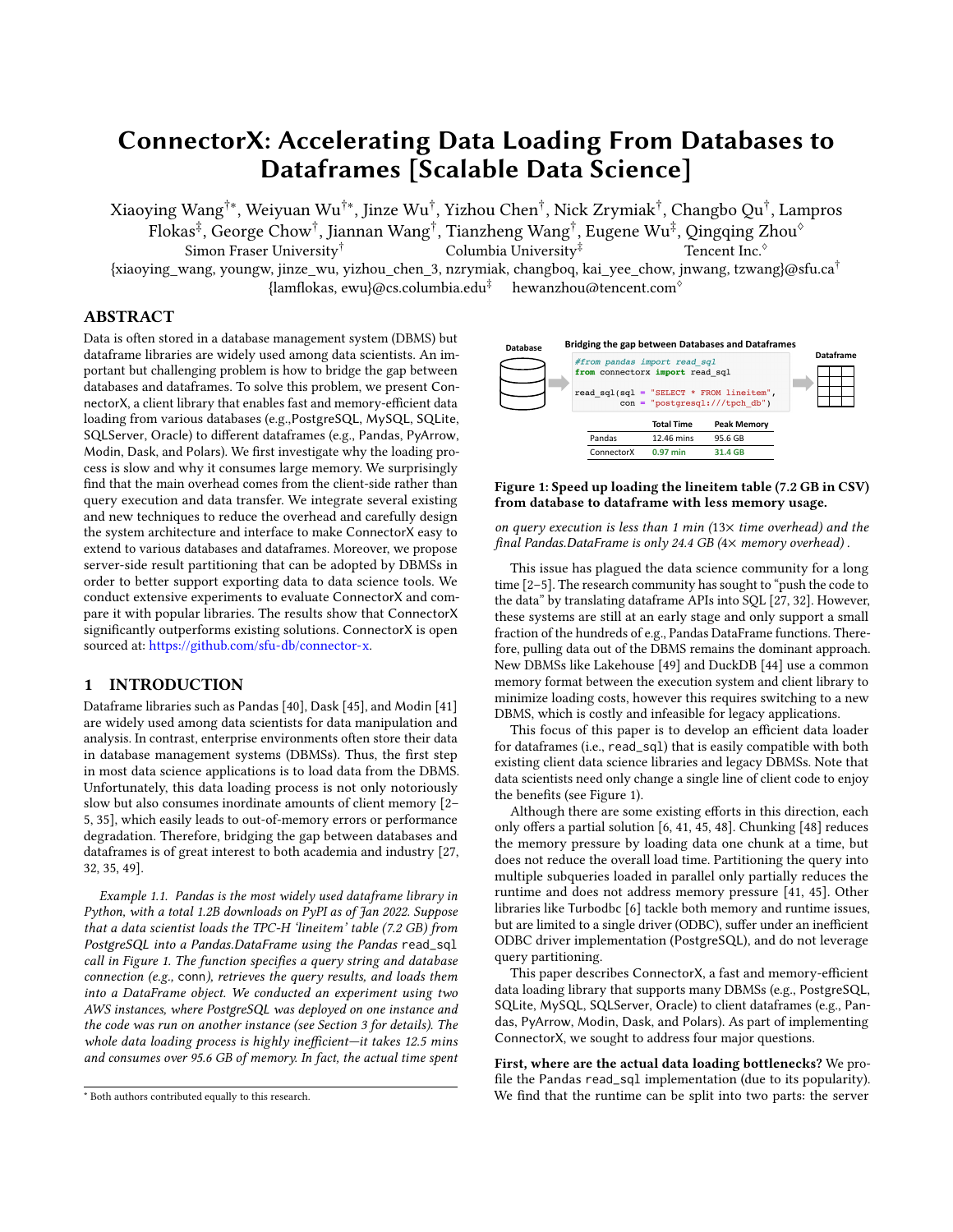#### **REFERENCES**

- <span id="page-8-33"></span>[1] 2014-2021. Ibis: Write your analytics code once, run it everywhere. [http://ibis](http://ibis-project.org)[project.org.](http://ibis-project.org) Accessed: 2022-01-27.
- <span id="page-8-3"></span>[2] 2016. pandas read\_sql is unusually slow. [https://stackoverflow.com/questions/](https://stackoverflow.com/questions/40045093/pandas-read-sql-is-unusually-slow) [40045093/pandas-read-sql-is-unusually-slow.](https://stackoverflow.com/questions/40045093/pandas-read-sql-is-unusually-slow) Accessed: 2022-01-27.
- Pandas using too much memory with read\_sql\_table. [https:](https://stackoverflow.com/questions/41253326/pandas-using-too-much-memory-with-read-sql-table) [//stackoverflow.com/questions/41253326/pandas-using-too-much-memory](https://stackoverflow.com/questions/41253326/pandas-using-too-much-memory-with-read-sql-table)[with-read-sql-table.](https://stackoverflow.com/questions/41253326/pandas-using-too-much-memory-with-read-sql-table) Accessed: 2022-01-27.
- [4] 2017. Program ( Time ) Bottleneck is Database Interaction. [https://stackoverflow.](https://stackoverflow.com/questions/44154430/program-time-bottleneck-is-database-interaction) [com/questions/44154430/program-time-bottleneck-is-database-interaction.](https://stackoverflow.com/questions/44154430/program-time-bottleneck-is-database-interaction) Accessed: 2022-01-27.
- <span id="page-8-4"></span>[5] 2017. Use Turbodbc/Arrow for read\_sql\_table. [https://github.com/pandas-dev/](https://github.com/pandas-dev/pandas/issues/17790) [pandas/issues/17790.](https://github.com/pandas-dev/pandas/issues/17790) Accessed: 2022-01-27.
- <span id="page-8-9"></span>[6] 2017-2021. Turbodbc - Turbocharged database access for data scientists. [https:](https://turbodbc.readthedocs.io/en/latest/) [//turbodbc.readthedocs.io/en/latest/.](https://turbodbc.readthedocs.io/en/latest/) Accessed: 2022-01-27.
- <span id="page-8-11"></span>[7] 2021. ConnectorX for ETL workload. [https://github.com/sfu-db/connector](https://github.com/sfu-db/connector-x/discussions/133)[x/discussions/133.](https://github.com/sfu-db/connector-x/discussions/133) Accessed: 2022-01-27.
- <span id="page-8-12"></span>[8] 2021. ConnectorX for ML feature fetching. [https://github.com/sfu-db/connector](https://github.com/sfu-db/connector-x/issues/140##issuecomment-948918848)[x/issues/140#issuecomment-948918848.](https://github.com/sfu-db/connector-x/issues/140##issuecomment-948918848) Accessed: 2022-01-27.
- <span id="page-8-15"></span>[9] 2021. ConnectorX integrates with dataframe system. [https://pola-rs.github.io/](https://pola-rs.github.io/polars-book/user-guide/howcani/io/read_db.html) [polars-book/user-guide/howcani/io/read\\_db.html.](https://pola-rs.github.io/polars-book/user-guide/howcani/io/read_db.html) Accessed: 2022-01-27.
- <span id="page-8-19"></span>[10] 2021. Data Vesion Control (DVC). [https://dvc.org/.](https://dvc.org/) Accessed: 2022-01-27.
- <span id="page-8-14"></span>[11] 2021. DataPrep: The easiest way to prepare data in Python. [https://dataprep.ai/.](https://dataprep.ai/) Accessed: 2021-01-27.
- <span id="page-8-45"></span>[12] 2021. DDoS Dataset. [https://www.kaggle.com/devendra416/ddos-datasets.](https://www.kaggle.com/devendra416/ddos-datasets) Accessed: 2022-01-27.
- <span id="page-8-16"></span>[13] 2021. Google BigQuery. [https://cloud.google.com/bigquery.](https://cloud.google.com/bigquery) Accessed: 2022-01- 27.
- <span id="page-8-13"></span>[14] 2021. Polars: Fast multi-threaded DataFrame library in Rust and Python. [https:](https://github.com/pola-rs/polars) [//github.com/pola-rs/polars.](https://github.com/pola-rs/polars) Accessed: 2022-01-27.
- <span id="page-8-42"></span><span id="page-8-20"></span>[15] 2021. Serve your features in production. [https://feast.dev/.](https://feast.dev/) Accessed: 2022-01-27. [16] 2021. [Technical Report] ConnectorX: Accelerating Data Loading From Database to Dataframe. [http://raw.githubusercontent.com/sfu-db/connector-x/main/](http://raw.githubusercontent.com/sfu-db/connector-x/main/assets/Technical_Report__ConnectorX.pdf) [assets/Technical\\_Report\\_\\_ConnectorX.pdf.](http://raw.githubusercontent.com/sfu-db/connector-x/main/assets/Technical_Report__ConnectorX.pdf)
- <span id="page-8-44"></span>[17] 2021. TPC-H Homepage. [http://www.tpc.org/tpch.](http://www.tpc.org/tpch) Accessed: 2022-01-27.
- <span id="page-8-43"></span>[18] 2022. The Rust Programming Language - Macro. [https://doc.rust-lang.org/book/](https://doc.rust-lang.org/book/ch19-06-macros.html) [ch19-06-macros.html.](https://doc.rust-lang.org/book/ch19-06-macros.html) Accessed: 2022-01-27.
- <span id="page-8-34"></span>[19] Michael Armbrust, Reynold S. Xin, Cheng Lian, Yin Huai, Davies Liu, Joseph K. Bradley, Xiangrui Meng, Tomer Kaftan, Michael J. Franklin, Ali Ghodsi, and Matei Zaharia. 2015. Spark SQL: Relational Data Processing in Spark. In Proceedings of the 2015 ACM SIGMOD International Conference on Management of Data, Melbourne, Victoria, Australia, May 31 - June 4, 2015, Timos K. Sellis, Susan B. Davidson, and Zachary G. Ives (Eds.). ACM, 1383–1394. [https:](https://doi.org/10.1145/2723372.2742797) [//doi.org/10.1145/2723372.2742797](https://doi.org/10.1145/2723372.2742797)
- <span id="page-8-40"></span>[20] SQLAlchemy authors and contributors. 2007-2022. Using Server Side Cursors (a.k.a. stream results). [https://docs.sqlalchemy.org/en/14/core/connections.html#](https://docs.sqlalchemy.org/en/14/core/connections.html##using-server-side-cursors-a-k-a-stream-results) [using-server-side-cursors-a-k-a-stream-results.](https://docs.sqlalchemy.org/en/14/core/connections.html##using-server-side-cursors-a-k-a-stream-results) Accessed: 2022-01-27.
- <span id="page-8-28"></span>[21] Lingjiao Chen, Arun Kumar, Jeffrey F. Naughton, and Jignesh M. Patel. 2017. Towards Linear Algebra over Normalized Data. Proc. VLDB Endow. 10, 11 (2017), 1214–1225.<https://doi.org/10.14778/3137628.3137633>
- <span id="page-8-17"></span>[22] Benoît Dageville, Thierry Cruanes, Marcin Zukowski, Vadim Antonov, Artin Avanes, Jon Bock, Jonathan Claybaugh, Daniel Engovatov, Martin Hentschel, Jiansheng Huang, Allison W. Lee, Ashish Motivala, Abdul Q. Munir, Steven Pelley, Peter Povinec, Greg Rahn, Spyridon Triantafyllis, and Philipp Unterbrunner. 2016. The Snowflake Elastic Data Warehouse. In Proceedings of the 2016 International Conference on Management of Data, SIGMOD Conference 2016, San Francisco, CA, USA, June 26 - July 01, 2016, Fatma Özcan, Georgia Koutrika, and Sam Madden (Eds.). ACM, 215–226.<https://doi.org/10.1145/2882903.2903741>
- <span id="page-8-36"></span>[23] Joseph Vinish D'silva, Florestan De Moor, and Bettina Kemme. 2018. AIDA - Abstraction for Advanced In-Database Analytics. Proc. VLDB Endow. 11, 11 (2018), 1400–1413.<https://doi.org/10.14778/3236187.3236194>
- <span id="page-8-26"></span>[24] The Apache Software Foundation. 2016-2021. Apache Arrow. [https://arrow.](https://arrow.apache.org/) [apache.org/.](https://arrow.apache.org/) Accessed: 2022-01-27.
- <span id="page-8-25"></span>[25] The Apache Software Foundation. 2016-2021. Apache Arrow Flight. [https:](https://arrow.apache.org/docs/format/Flight.html) [//arrow.apache.org/docs/format/Flight.html.](https://arrow.apache.org/docs/format/Flight.html) Accessed: 2022-01-27.
- <span id="page-8-38"></span>[26] The Python Software Foundation. 2001. PEP 249 – Python Database API Specification v2.0. [https://www.python.org/dev/peps/pep-0249/.](https://www.python.org/dev/peps/pep-0249/) Accessed: 2022-01-27.
- <span id="page-8-6"></span>[27] Stefan Hagedorn, Steffen Kläbe, and Kai-Uwe Sattler. 2021. Putting Pandas in a Box. In 11th Conference on Innovative Data Systems Research, CIDR 2021, Virtual Event, January 11-15, 2021, Online Proceedings. www.cidrdb.org. [http:](http://cidrdb.org/cidr2021/papers/cidr2021_paper07.pdf)
- <span id="page-8-21"></span>[//cidrdb.org/cidr2021/papers/cidr2021\\_paper07.pdf](http://cidrdb.org/cidr2021/papers/cidr2021_paper07.pdf) [28] K. Hammar and J. Dowling. 2021. Feature Store: The missing data layer for Machine Learning pipelines? [https://www.hopsworks.ai/post/feature-store-the](https://www.hopsworks.ai/post/feature-store-the-missing-data-layer-in-ml-pipelines)[missing-data-layer-in-ml-pipelines.](https://www.hopsworks.ai/post/feature-store-the-missing-data-layer-in-ml-pipelines) Accessed: 2022-01-27.
- <span id="page-8-39"></span>[29] Charles R. Harris, K. Jarrod Millman, Stéfan J. van der Walt, Ralf Gommers, Pauli Virtanen, David Cournapeau, Eric Wieser, Julian Taylor, Sebastian Berg, Nathaniel J. Smith, Robert Kern, Matti Picus, Stephan Hoyer, Marten H. van Kerkwijk, Matthew Brett, Allan Haldane, Jaime Fernández del Río, Mark Wiebe, Pearu Peterson, Pierre Gérard-Marchant, Kevin Sheppard, Tyler Reddy, Warren Weckesser, Hameer Abbasi, Christoph Gohlke, and Travis E. Oliphant. 2020. Array programming with NumPy. Nature 585, 7825 (Sept. 2020), 357-362. [https:](https://doi.org/10.1038/s41586-020-2649-2)

[//doi.org/10.1038/s41586-020-2649-2](https://doi.org/10.1038/s41586-020-2649-2)

- <span id="page-8-22"></span>[30] Jeremy Hermann and Mike Del Balso. 2017. Meet Michelangelo: Uber's Machine Learning Platform. [https://eng.uber.com/michelangelo-machine-learning](https://eng.uber.com/michelangelo-machine-learning-platform/)[platform/.](https://eng.uber.com/michelangelo-machine-learning-platform/) Accessed: 2022-01-27.
- <span id="page-8-29"></span>[31] Matthias Jasny, Tobias Ziegler, Tim Kraska, Uwe Röhm, and Carsten Binnig. 2020. DB4ML - An In-Memory Database Kernel with Machine Learning Support. In Proceedings of the 2020 International Conference on Management of Data, SIGMOD Conference 2020, online conference [Portland, OR, USA], June 14-19, 2020, David Maier, Rachel Pottinger, AnHai Doan, Wang-Chiew Tan, Abdussalam Alawini, and Hung Q. Ngo (Eds.). ACM, 159–173.<https://doi.org/10.1145/3318464.3380575>
- <span id="page-8-7"></span>[32] Alekh Jindal, K Venkatesh Emani, Maureen Daum, Olga Poppe, Brandon Haynes, Anna Pavlenko, Ayushi Gupta, Karthik Ramachandra, Carlo Curino, Andreas Mueller, et al. 2021. Magpie: Python at speed and scale using cloud backends. In CIDR.
- <span id="page-8-37"></span>[33] Konstantinos Karanasos, Matteo Interlandi, Fotis Psallidas, Rathijit Sen, Kwanghyun Park, Ivan Popivanov, Doris Xin, Supun Nakandala, Subru Krishnan, Markus Weimer, Yuan Yu, Raghu Ramakrishnan, and Carlo Curino. 2020. Extending Relational Query Processing with ML Inference. In 10th Conference on Innovative Data Systems Research, CIDR 2020, Amsterdam, The Netherlands, January 12-15, 2020, Online Proceedings. www.cidrdb.org. [http://cidrdb.org/cidr2020/papers/p24](http://cidrdb.org/cidr2020/papers/p24-karanasos-cidr20.pdf) [karanasos-cidr20.pdf](http://cidrdb.org/cidr2020/papers/p24-karanasos-cidr20.pdf)
- <span id="page-8-30"></span>[34] Mahmoud Abo Khamis, Hung Q. Ngo, XuanLong Nguyen, Dan Olteanu, and Maximilian Schleich. 2018. In-Database Learning with Sparse Tensors. In Proceedings of the 37th ACM SIGMOD-SIGACT-SIGAI Symposium on Principles of Database Systems, Houston, TX, USA, June 10-15, 2018, Jan Van den Bussche and Marcelo Arenas (Eds.). ACM, 325–340.<https://doi.org/10.1145/3196959.3196960>
- <span id="page-8-5"></span>[35] Tianyu Li, Matthew Butrovich, Amadou Ngom, Wan Shen Lim, Wes McKinney, and Andrew Pavlo. 2020. Mainlining Databases: Supporting Fast Transactional Workloads on Universal Columnar Data File Formats. Proc. VLDB Endow. 14, 4 (2020), 534–546.<https://doi.org/10.14778/3436905.3436913>
- <span id="page-8-31"></span>[36] Xupeng Li, Bin Cui, Yiru Chen, Wentao Wu, and Ce Zhang. 2017. MLog: Towards Declarative In-Database Machine Learning. Proc. VLDB Endow. 10, 12 (2017), 1933–1936.<https://doi.org/10.14778/3137765.3137812> [37] Xiangrui Meng, Joseph K. Bradley, Burak Yavuz, Evan R. Sparks, Shivaram
- <span id="page-8-35"></span>Venkataraman, Davies Liu, Jeremy Freeman, D. B. Tsai, Manish Amde, Sean Owen, Doris Xin, Reynold Xin, Michael J. Franklin, Reza Zadeh, Matei Zaharia, and Ameet Talwalkar. 2016. MLlib: Machine Learning in Apache Spark. J. Mach. Learn. Res. 17 (2016), 34:1–34:7.<http://jmlr.org/papers/v17/15-237.html>
- <span id="page-8-23"></span>[38] Laurel J. Orr, Atindriyo Sanyal, Xiao Ling, Karan Goel, and Megan Leszczynski. 2021. Managing ML Pipelines: Feature Stores and the Coming Wave of Embedding Ecosystems. Proc. VLDB Endow. 14, 12 (2021), 3178–3181. [http://www.vldb.org/](http://www.vldb.org/pvldb/vol14/p3178-orr.pdf) [pvldb/vol14/p3178-orr.pdf](http://www.vldb.org/pvldb/vol14/p3178-orr.pdf)
- <span id="page-8-41"></span>[39] The pandas development team. 2008-2021. pandas.read\_sql. [https://pandas.](https://pandas.pydata.org/docs/reference/api/pandas.read_sql.html) [pydata.org/docs/reference/api/pandas.read\\_sql.html.](https://pandas.pydata.org/docs/reference/api/pandas.read_sql.html) Accessed: 2022-01-27.
- <span id="page-8-0"></span>[40] The pandas development team. 2020. pandas-dev/pandas: Pandas. [https://doi.](https://doi.org/10.5281/zenodo.3509134) [org/10.5281/zenodo.3509134](https://doi.org/10.5281/zenodo.3509134)
- <span id="page-8-2"></span>[41] Devin Petersohn, William W. Ma, Doris Jung Lin Lee, Stephen Macke, Doris Xin, Xiangxi Mo, Joseph Gonzalez, Joseph M. Hellerstein, Anthony D. Joseph, and Aditya G. Parameswaran. 2020. Towards Scalable Dataframe Systems. Proc. VLDB Endow. 13, 11 (2020), 2033–2046. [http://www.vldb.org/pvldb/vol13/p2033](http://www.vldb.org/pvldb/vol13/p2033-petersohn.pdf) [petersohn.pdf](http://www.vldb.org/pvldb/vol13/p2033-petersohn.pdf)
- <span id="page-8-27"></span>[42] R Core Team. 2021. R: A Language and Environment for Statistical Computing. R Foundation for Statistical Computing, Vienna, Austria. [https://www.R-project.](https://www.R-project.org/)
- <span id="page-8-24"></span>[org/](https://www.R-project.org/) [43] Mark Raasveldt and Hannes Mühleisen. 2017. Don't Hold My Data Hostage - A Case For Client Protocol Redesign. Proc. VLDB Endow. 10, 10 (2017), 1022–1033. <https://doi.org/10.14778/3115404.3115408>
- <span id="page-8-8"></span>[44] Mark Raasveldt and Hannes Mühleisen. 2020. Data Management for Data Science Towards Embedded Analytics. In 10th Conference on Innovative Data Systems Research, CIDR 2020, Amsterdam, The Netherlands, January 12-15, 2020, Online Proceedings. www.cidrdb.org. [http://cidrdb.org/cidr2020/papers/p23-raasveldt](http://cidrdb.org/cidr2020/papers/p23-raasveldt-cidr20.pdf)[cidr20.pdf](http://cidrdb.org/cidr2020/papers/p23-raasveldt-cidr20.pdf)
- <span id="page-8-1"></span>[45] Matthew Rocklin. 2015. Dask: Parallel computation with blocked algorithms and task scheduling. In Proceedings of the 14th python in science conference. Citeseer.
- <span id="page-8-32"></span>[46] Maximilian E. Schüle, Matthias Bungeroth, Alfons Kemper, Stephan Günnemann, and Thomas Neumann. 2019. MLearn: A Declarative Machine Learning Language for Database Systems. In Proceedings of the 3rd International Workshop on Data Management for End-to-End Machine Learning, DEEM@SIGMOD 2019, Amsterdam, The Netherlands, June 30, 2019, Sebastian Schelter, Neoklis Polyzotis, Stephan Seufert, and Manasi Vartak (Eds.). ACM, 7:1–7:4. [https://doi.org/10.1145/3329486.](https://doi.org/10.1145/3329486.3329494) [3329494](https://doi.org/10.1145/3329486.3329494)
- <span id="page-8-18"></span>[47] Ashish Thusoo, Joydeep Sen Sarma, Namit Jain, Zheng Shao, Prasad Chakka, Ning Zhang, Suresh Anthony, Hao Liu, and Raghotham Murthy. 2010. Hive - a petabyte scale data warehouse using Hadoop. In Proceedings of the 26th International Conference on Data Engineering, ICDE 2010, March 1-6, 2010, Long Beach, California, USA, Feifei Li, Mirella M. Moro, Shahram Ghandeharizadeh, Jayant R. Haritsa, Gerhard Weikum, Michael J. Carey, Fabio Casati, Edward Y. Chang, Ioana Manolescu, Sharad Mehrotra, Umeshwar Dayal, and Vassilis J. Tsotras (Eds.). IEEE Computer Society, 996–1005.<https://doi.org/10.1109/ICDE.2010.5447738>
- <span id="page-8-10"></span>[48] Itamar Turner-Trauring. 2021. Loading SQL data into Pandas without running out of memory. [https://pythonspeed.com/articles/pandas-sql-chunking/.](https://pythonspeed.com/articles/pandas-sql-chunking/) Accessed: 2022-01-27.